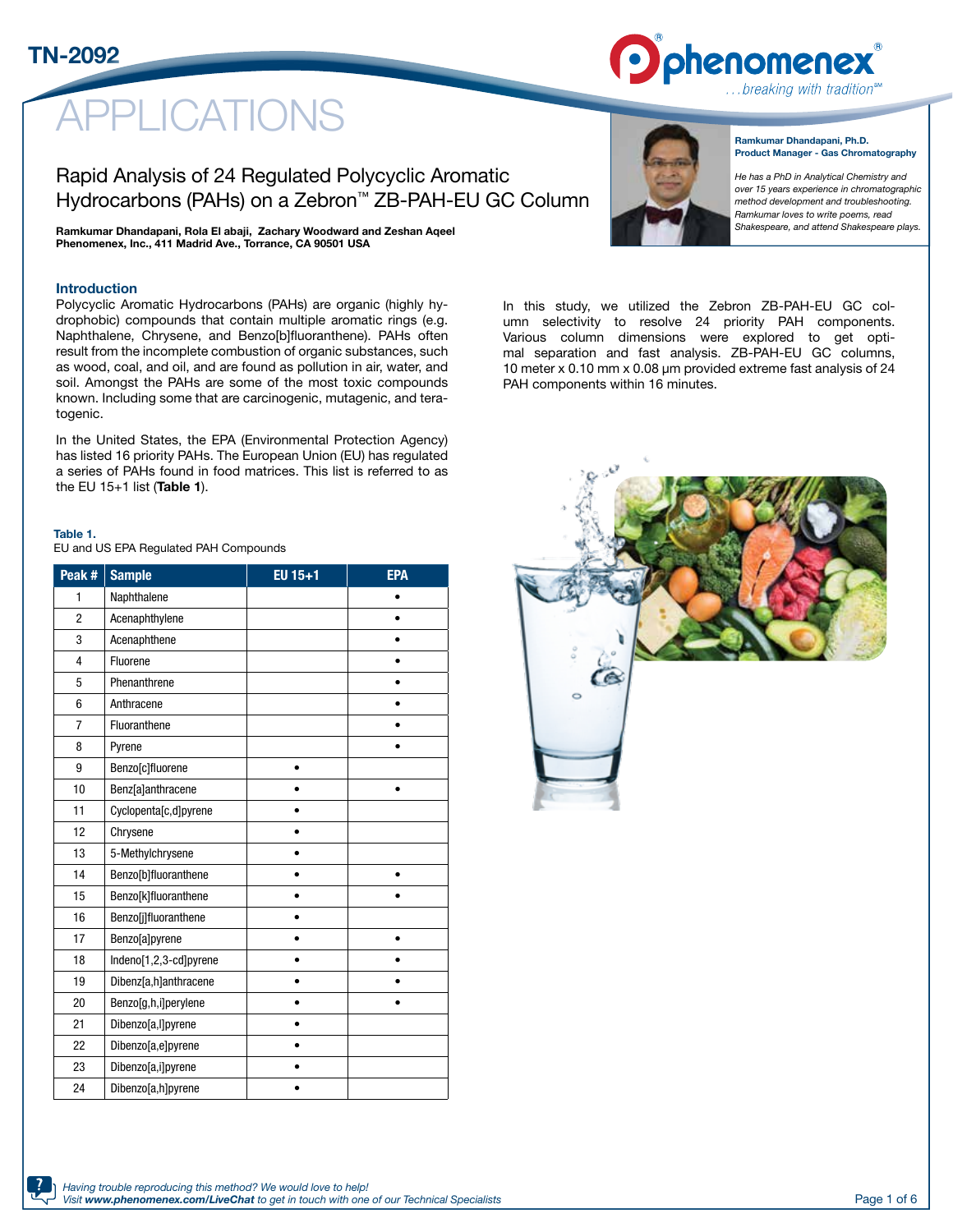

1

1.5





9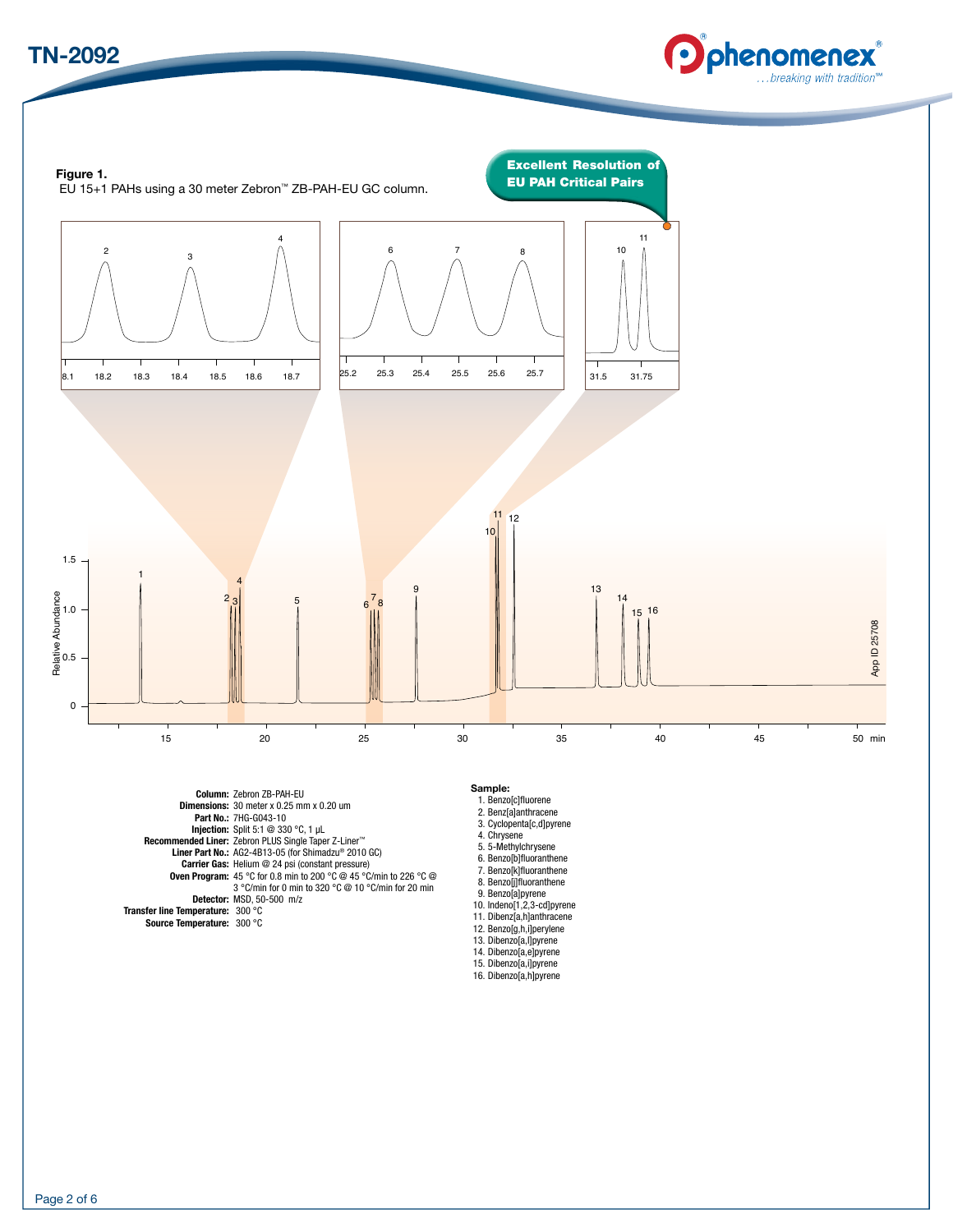## TN-2092



Analysis of EU 15+1 and EPA 610 PAHs on Various Columns







#### Figure 2b

Popular Brand A 30 meter x 0.25 mm x 0.25 µm



15

#### Figure 2c



9. Benzo[c]fluorene 10. Benz[a]anthracene 11. Cyclopenta[c,d]pyrene 12. Chrysene

21. Dibenzo[a,l]pyrene 22. Dibenzo[a,e]pyrene 23. Dibenzo[a,i]pyrene 24. Dibenzo[a,h]pyrene

Detector Mode: Scan 50-500 m/z

Transfer line Temperature: 300 °C

3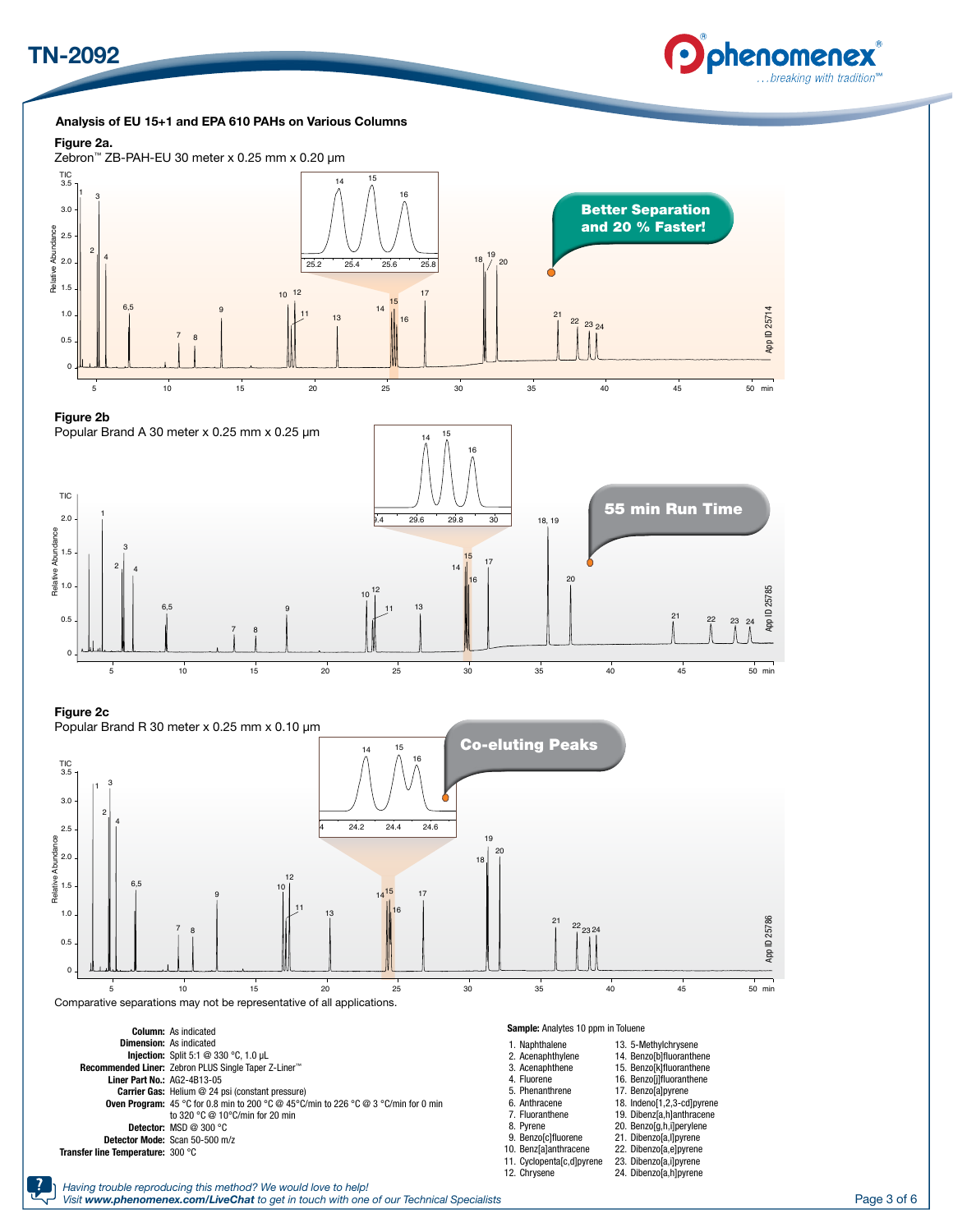## TN-2092



Figure 3. Fast Separation of EU 15+1 and EPA 610 PAHs using a Zebron™ ZB-PAH-EU 20 meter GC column.



4. Fluorene 5. Phenanthrene 6. Anthracene 7. Fluoranthene 8. Pyrene 9. Benzo[c]fluorene 10. Benz[a]anthracene 11. Cyclopenta[c,d]pyrene 12. Chrysene

16. Benzo[j]fluoranthene 17. Benzo[a]pyrene 18. Indeno[1,2,3-cd]pyrene 19. Dibenz[a,h]anthracene 20. Benzo[g,h,i]perylene 21. Dibenzo[a,l]pyrene 22. Dibenzo[a,e]pyrene 23. Dibenzo[a,i]pyrene 24. Dibenzo[a,h]pyrene

Page 4 of 6

Liner Part No.: AG2-4B13-05

Detector temperature: 300 °C

Detector: MSD @ 300 °C Detector Mode: Scan 100-500 m/z

Carrier Gas: Helium @ 0.88 mL/min (constant flow)

Oven Program: 70°C for 0.4 min to 180°C @ 140°C/min to 230°C @ 14°C/min for 3 min to 280°C @ 85°C/min for 5 min to 330°C @ 40°C/min for 5 min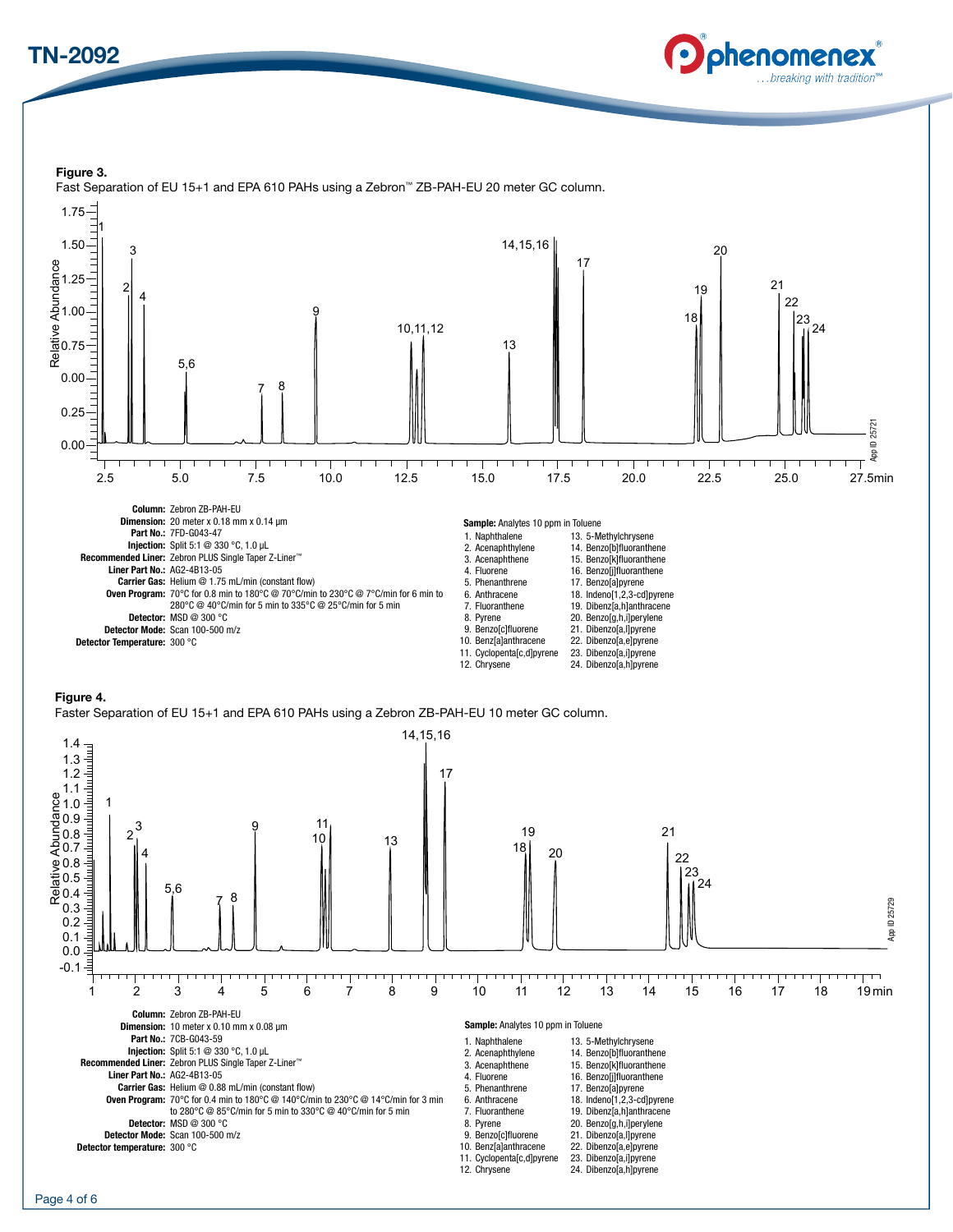



#### Results and Discussion

Presented in Table1 is the list of PAH compounds included in EPA 610 and EU 15+1. Combination of these two lists provides the 24 PAH analytes. Since many of the PAH components are isomers, it is essential to have a column selectivity that can recognize small changes in the electron density around the polycyclic compounds. Zebron™ ZB-PAH-EU GC columns has proprietary selectivity, specially designed to resolve PAH components. In addition, these columns undergo Engineered Self Cross-linking (ESC™) to provide low column bleed and highly reproducible separation from run to run. In addition, ESC helps the ZB-PAH-EU GC column in attaining 340/360°C maximum temperature. Figure 1 represents the separation of EU 15+1 PAH on a 30 meter ZB-PAH-EU column with complete resolution of EU 15+1 priority PAHs. Critical pairs such as benz[a]anthracene, cyclopenta[c,d]pyrene, chrysene, benzo[b]fluoranthene, benzo[k] fluoranthene, benzo[j]fluranthene, indeno[1,2,3-cd] pyrene, and dibenz[a,h]anthracene are completely resolved allowing for more accurate detection and quantification. Figure 2a, 2b and 2c represent the comparison of separation of 24 PAH compounds that includes EU 15+1 and EPA 610 list. With a 30 meter length ZB-PAH-EU, 24 PAH compounds were separated within 40 minutes. This was compared against Popular Brand A 30 meter x 0.25 mm x 0.25 µm (Figure 2b) and Popular Brand R 30 meter x 0.25 mm x 0.10 µm. (Figure 2c) ZB-PAH-EU GC column provided shortest run time compared to Popular Brand A. While Popular Brand R provided similar run time, certain critical pairs like benzo[k]fluoranthene-benzo[j]fluoranthene and indeno[1,2,3-cd] pyrene-dibenz[a,h]anthracene were not completely resolved.

Another set of challenging analytes are the four dibenzopyrene isomers. Due to their high molecular weight, these isomers are prone to inlet discrimination and poor peak shape. The Zebron ZB-PAH -EU GC column provides a thinner film stationary phase and high maximum temperature limit of 340/360°C temperatures which lead to improved peak shape for these later eluting analytes.

Further, to explore faster run time for high-throughput analysis, a 20 meter x 0.18 mm x 0.14 µm and 10 meter x 0.10 mm x 0.08 µm dimensions of ZB-PAH-EU GC columns were explored. The 20 meter ZB-PAH-EU GC column separated 24 PAH compounds within 27 minutes (Figure 3), while with the 10 meter column dimension the separation was achieved within 16 minutes (Figure 4). Such short run times are extremely useful for high throughput laboratories that need fast analysis.

### Conclusion

The Zebron ZB-PAH GC column resolves all 24 EU 15+1 and EPA 610 regulated PAHs in under 16 minutes, including the benzo[b,j,k] fluoranthene isomers which are difficult to separate. The combination of proprietary stationary phase, unique column dimensions, high efficiency and higher maximum temperature provides optimal separation of critical priority PAH compounds with short run time.

| ID(mm) | df(µm) | Temp. Limits °C | Part No.    |  |
|--------|--------|-----------------|-------------|--|
| 0.10   | 0.08   | 40 to 340/360   | 7CB-G043-59 |  |
| 0.18   | 0 14   | 40 to 340/360   | 7FD-G043-47 |  |
| 0.25   | 0.20   | 40 to 340/360   | 7HG-G043-10 |  |
| 0.25   | 0.20   | 40 to 340/360   | 7KG-G043-10 |  |
|        |        |                 |             |  |



### Easy Liner Selection

Our GC liner finder tool makes liner selection a breeze. You can even search by application, injection type, GC system, or your current liner part number.

https://www.phenomenex.com/FindLiner

#### Zebron™ ZB-PAH-EU GC column Zebron™ ZB-PAH-SeleCT GC column

| ID(mm) | df(um)     | Temp. Limits °C | Part No.    |  |
|--------|------------|-----------------|-------------|--|
| 0 18   | 014        | 40 to 320/340   | 7FD-G044-47 |  |
| 0.25   | 0.20       | 40 to 320/340   | 7HG-G044-10 |  |
| 0 18   | 014        | 40 to 320/340   | 7PD-G044-47 |  |
|        | Length (m) |                 |             |  |